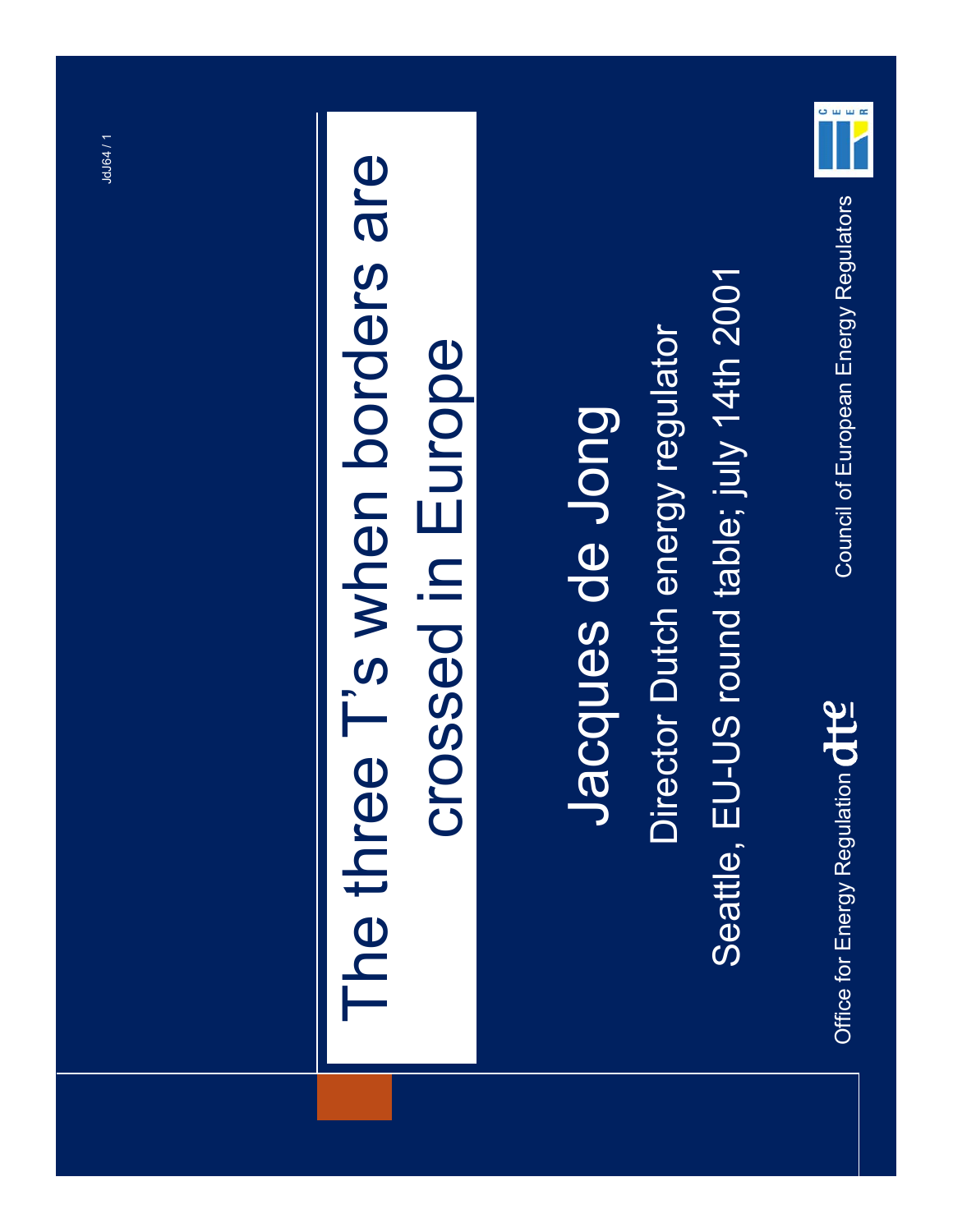

### Topics

- Objectives & means **Objectives & means**
- **Issues & principles Issues & principles**
- Agenda & timing **• Agenda & timing**
- **e** Issues for mutual interest Issues for mutual interest



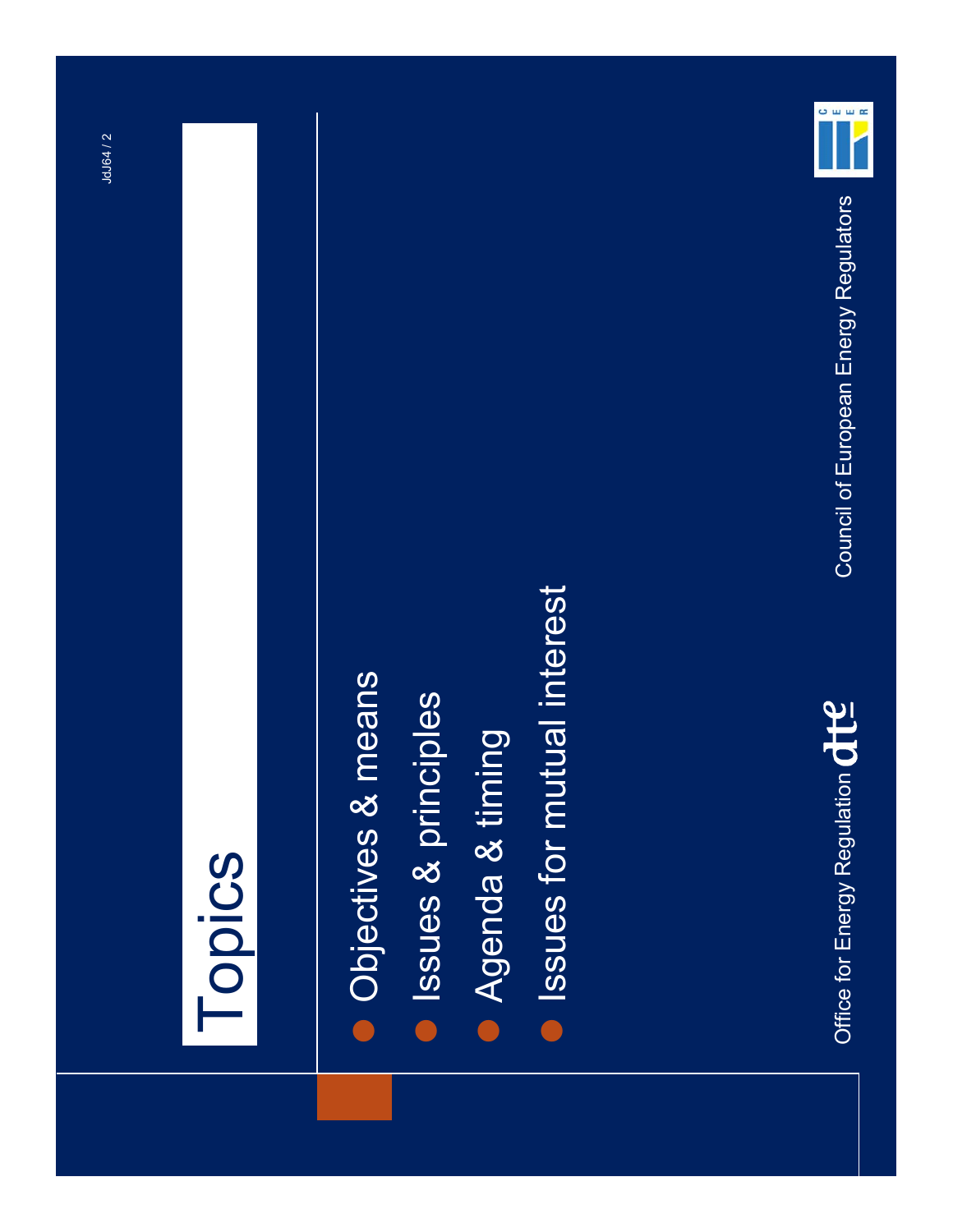

### The challenge The challenge

**. A single european free market A single european free market** 

JdJ64 / 3 JdJ64 / 3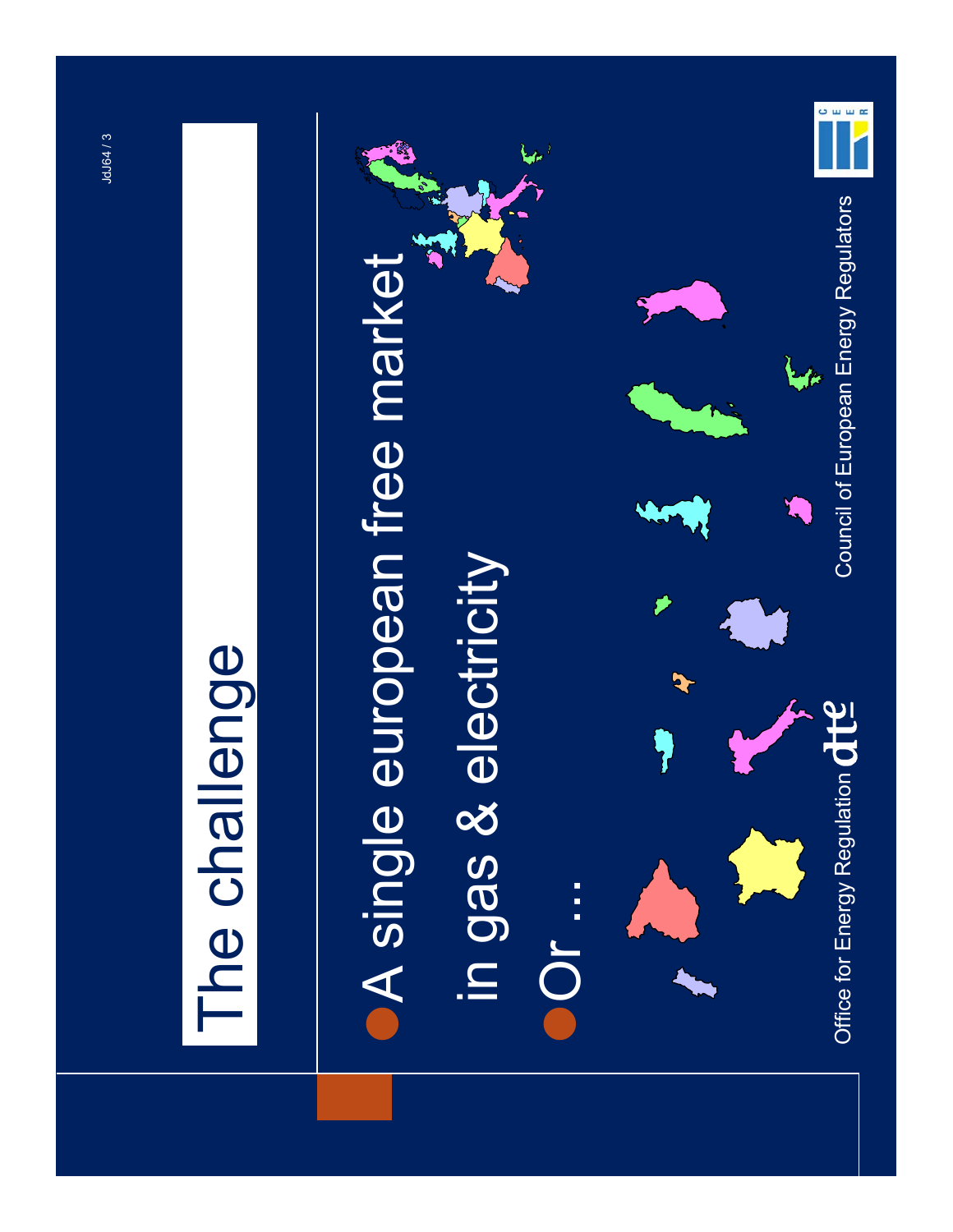### The objective The objective

Promote & develop internal & external EU trade Promote & develop internal & external EU trade in electricity in electricity

- Within (national) TSO-systems Within (national) TSO-systems
- **Between TSO-systems •** Between TSO-systems
- Crossing national and/or TSO-borders **Crossing national and/or TSO-borders**





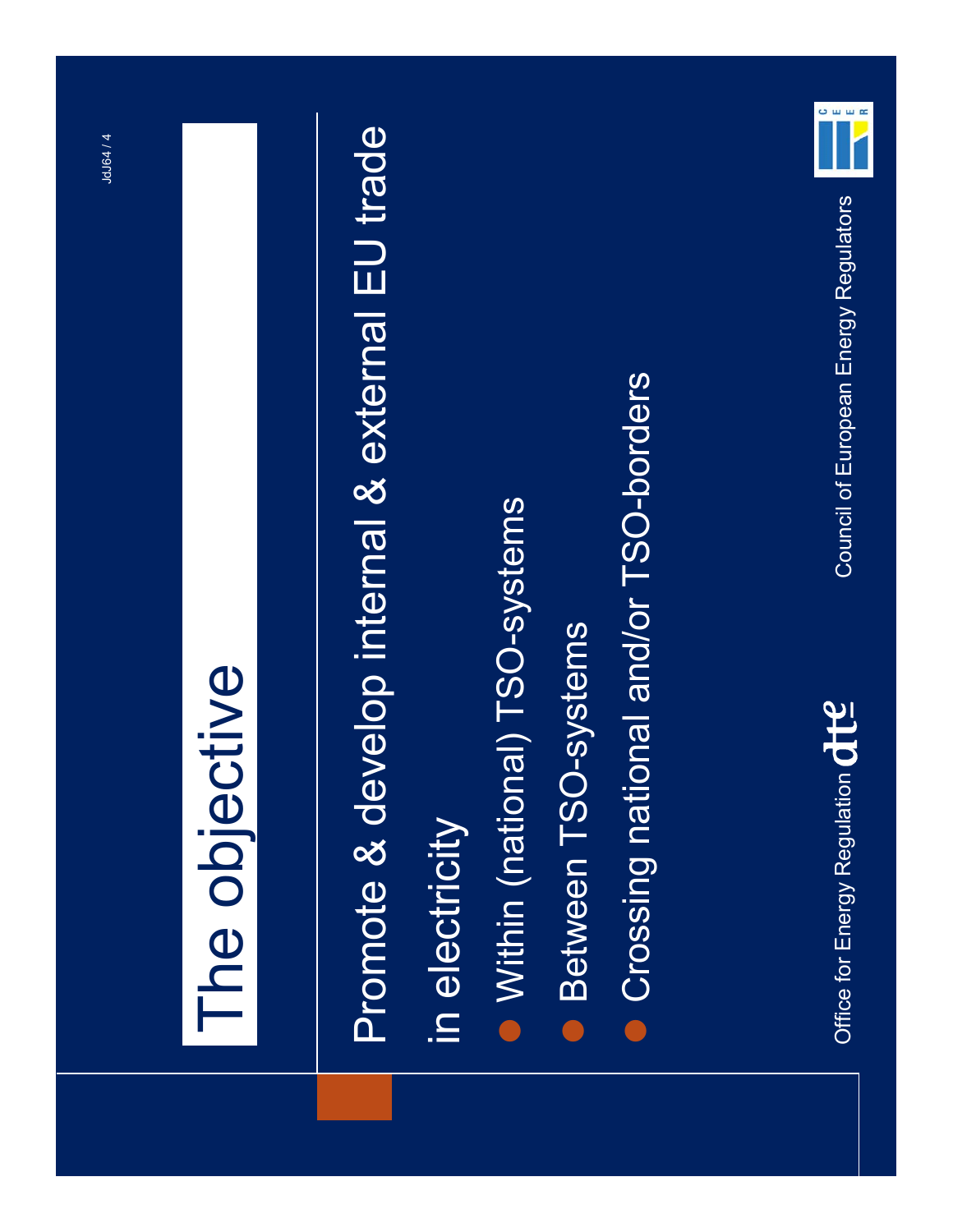

### The means The means

### **Process at EU-level Process at EU-level**

- EU institutions (Council, Commission)  $-$  EU institutions (Council, Commission)
- Florence and Madrid fora ñ Florence and Madrid fora
- CEER ñ CEER
- ñ ETSO
- **National levels** National levels
- National regulators – National regulators
- National TSO's ñ National TSOís

Office for Energy Regulation  $\det$ Office for Energy Regulation

Council of European Energy Regulators Council of European Energy Regulators

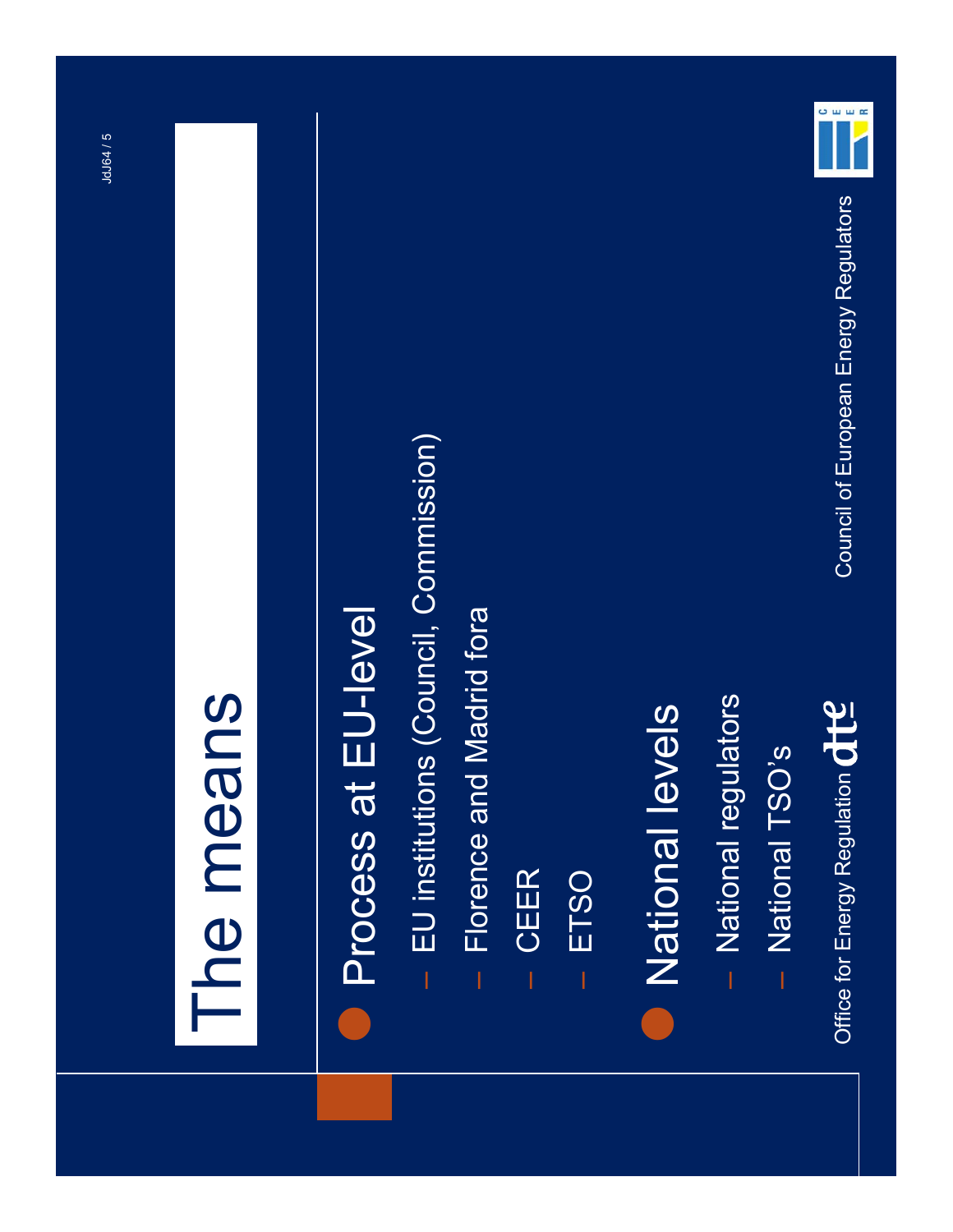

 $\frac{1}{1}$ 

### Issues

- **Crossing borders, three T's: Crossing borders, three Tís:**
	- Transmission & transits **- Transmission & transits**
- **- Trade**
- Tarification **- Tarification**
- **I** Managing congestions **Managing congestions**

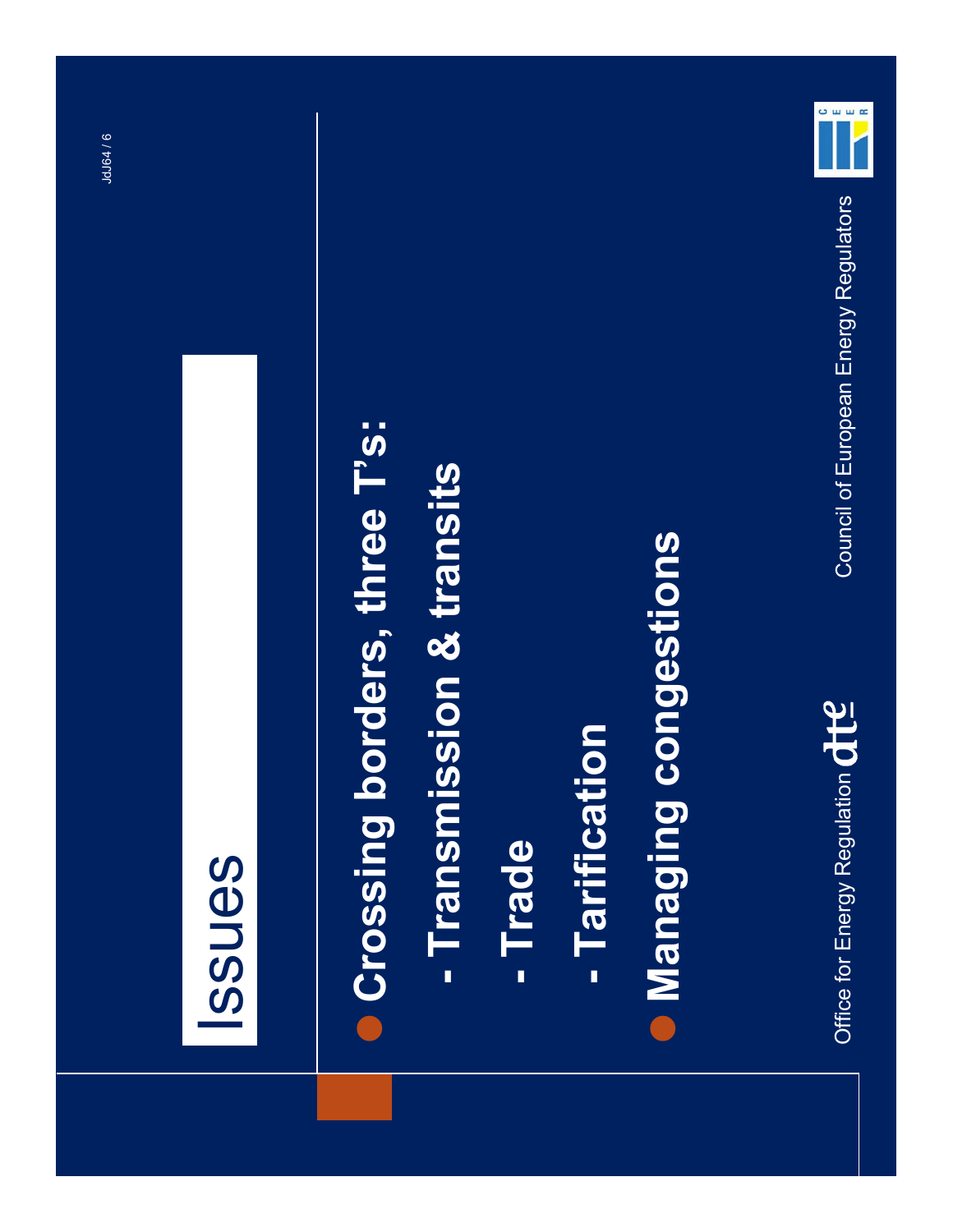

### Principles (1) Principles (1)

- **CEER: 14 concrete principles for implementation •** CEER: 14 concrete principles for implementation
- Independance of TSO's ● Independance of TSO's
- **Harmonisation national tariff system • Harmonisation national tariff system**
- Inter TSO-payments scheme **Inter TSO-payments scheme**
- Congestion management schemes **Congestion management schemes**
- $\bullet$  TEN's and reliability standards **• TEN's and reliability standards**



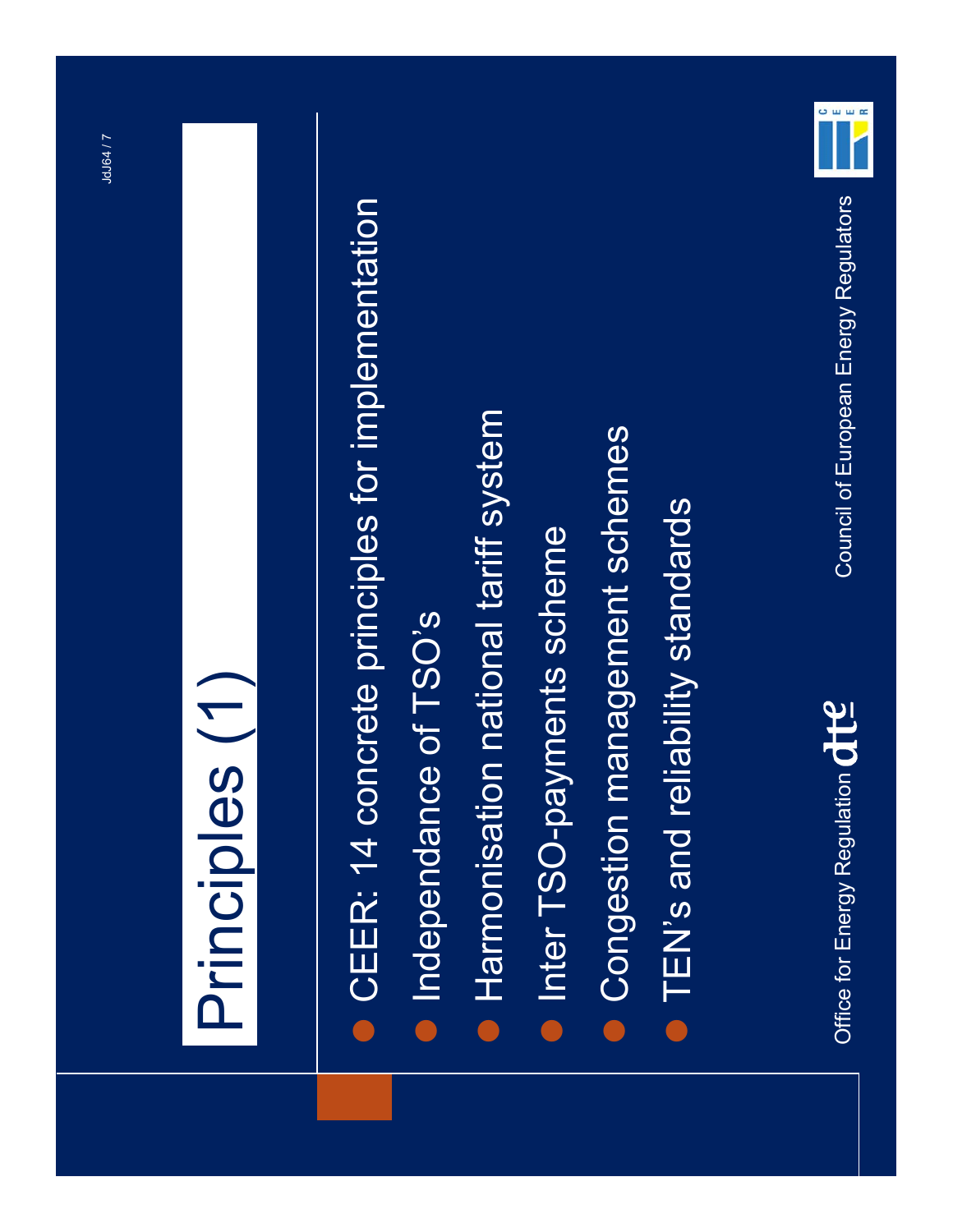

### Principles (2) Principles (2)

# Harmonization national tariff systems Harmonization national tariff systems

- **Network tariffs non-transaction based** Network tariffs non-transaction based
- **Locational signals based on losses Locational signals based on losses**
- Netwok costs mostly changed on loads **• Netwok costs mostly changed on loads**



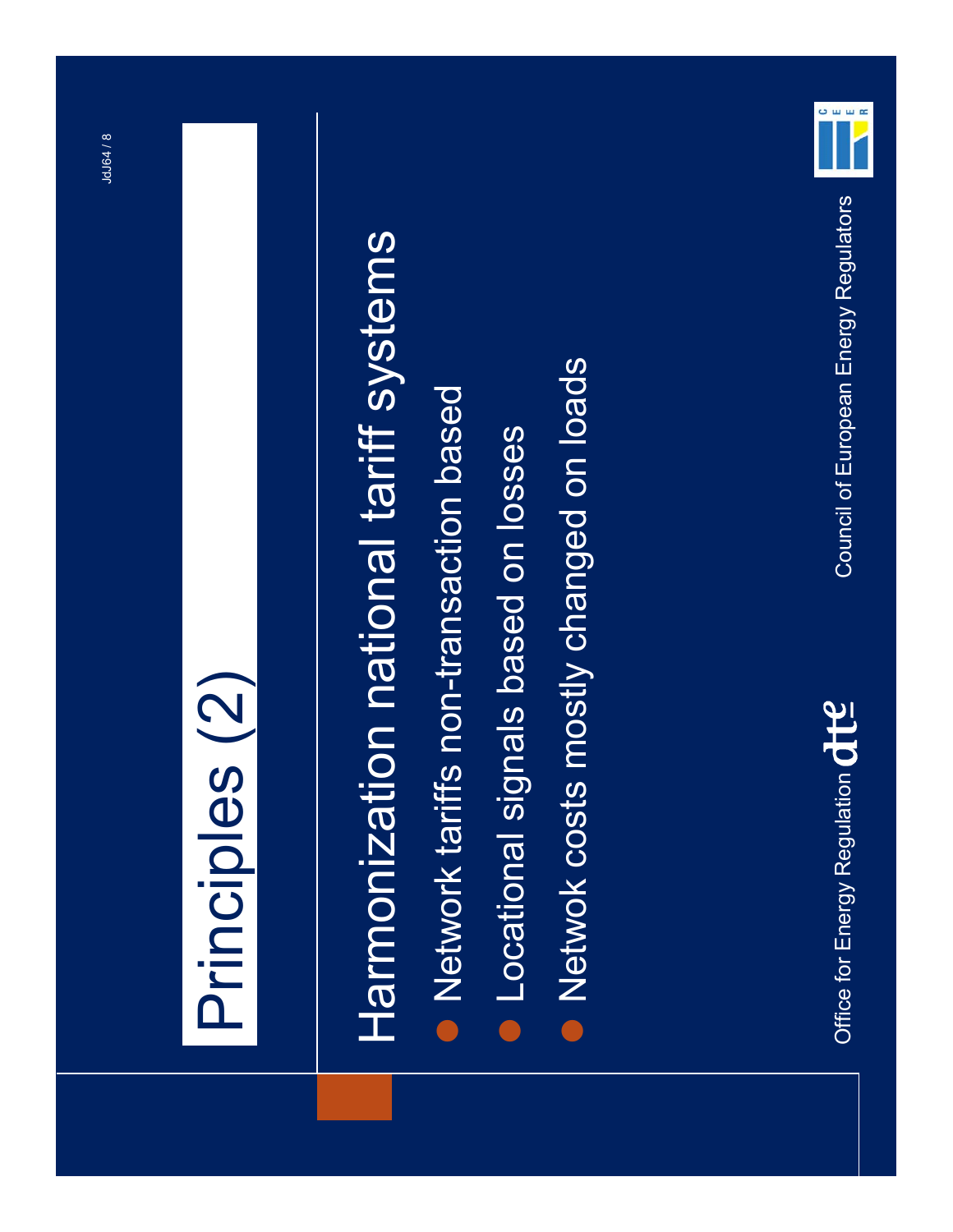

### Principles (3) Principles (3)

## Inter TSO-payments scheme Inter TSO-payments scheme

- **Only losses and new investments Only losses and new investments**
- · Harmonised allocation to tariffs **• Harmonised allocation to tariffs**
- New investments based on clear rules New investments based on clear rules
- **Existing asset costs via special procedure Existing asset costs via special procedure**

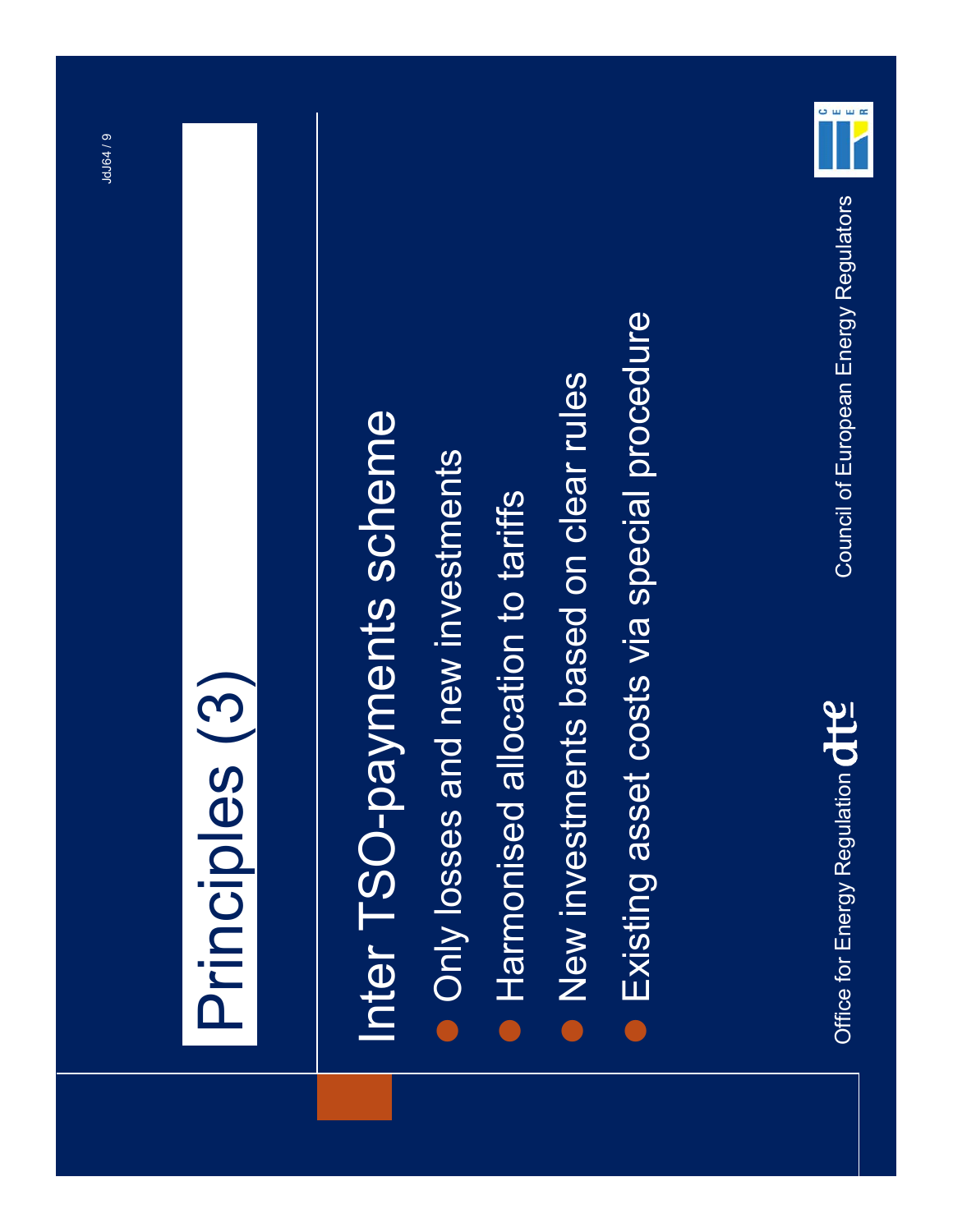

### Principles (4) Principles (4)

# Congestion management scheme Congestion management scheme

- **Public standards and rules** Public standards and rules
- **Use of congestion rents Use of congestion rents**
- **Information exchange Information exchange**
- Market based solutions Market based solutions



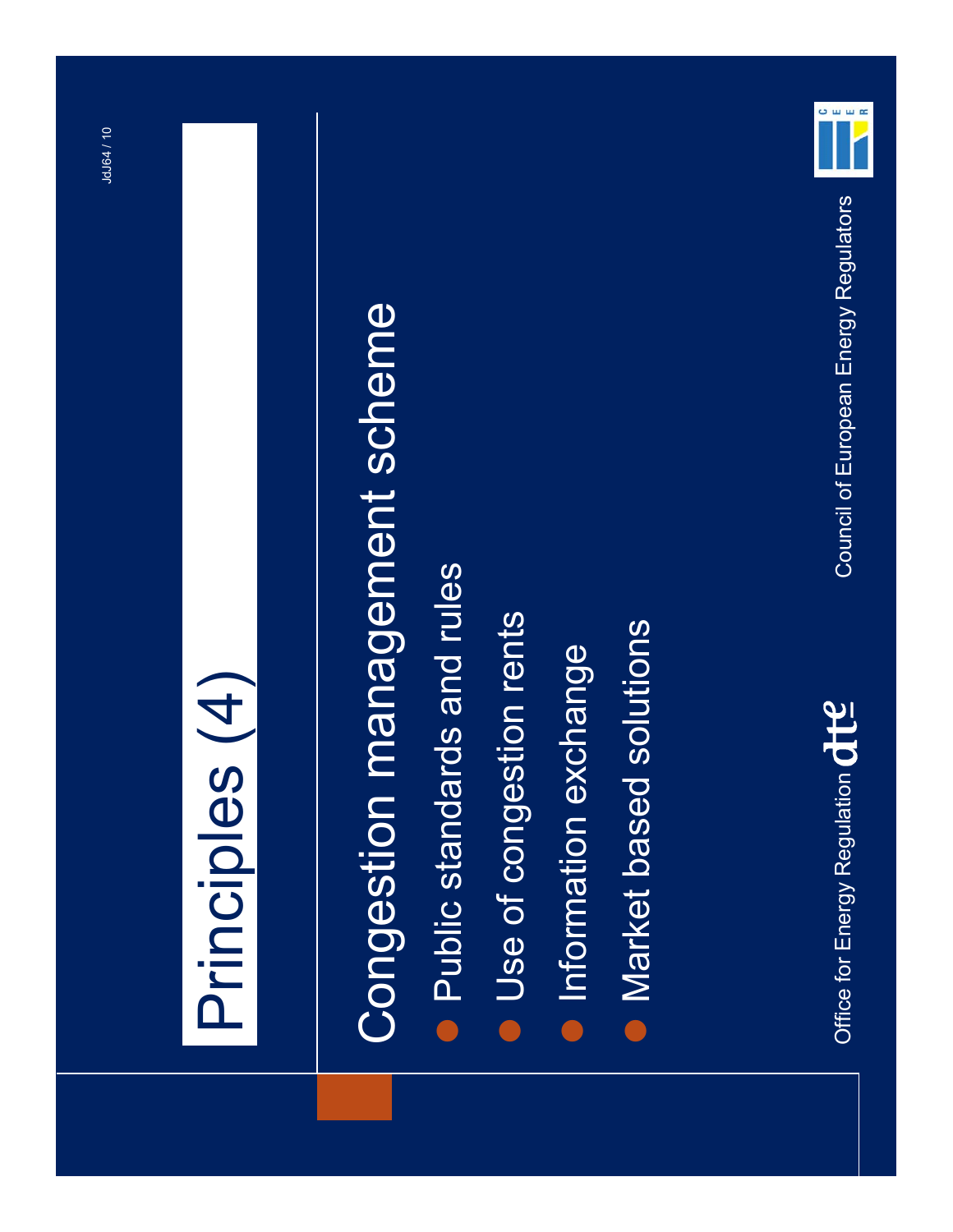## Agenda & timing (1) Agenda & timing (1)

- Inter TSO-payments scheme priority **Inter TSO-payments scheme priority action:**
- Temporary scheme (200 mln. Euro) ñ **Temporary scheme (200 mln. Euro)**
- ñ **Permanent scheme; ETSO-proposal based on**  Permanent scheme; ETSO-proposal based on
- **CEER-guidelines; decision due in course 2002 CEER-guidelines; decision due in course 2002**





Council of European Energy Regulators

Council of European Energy Regulators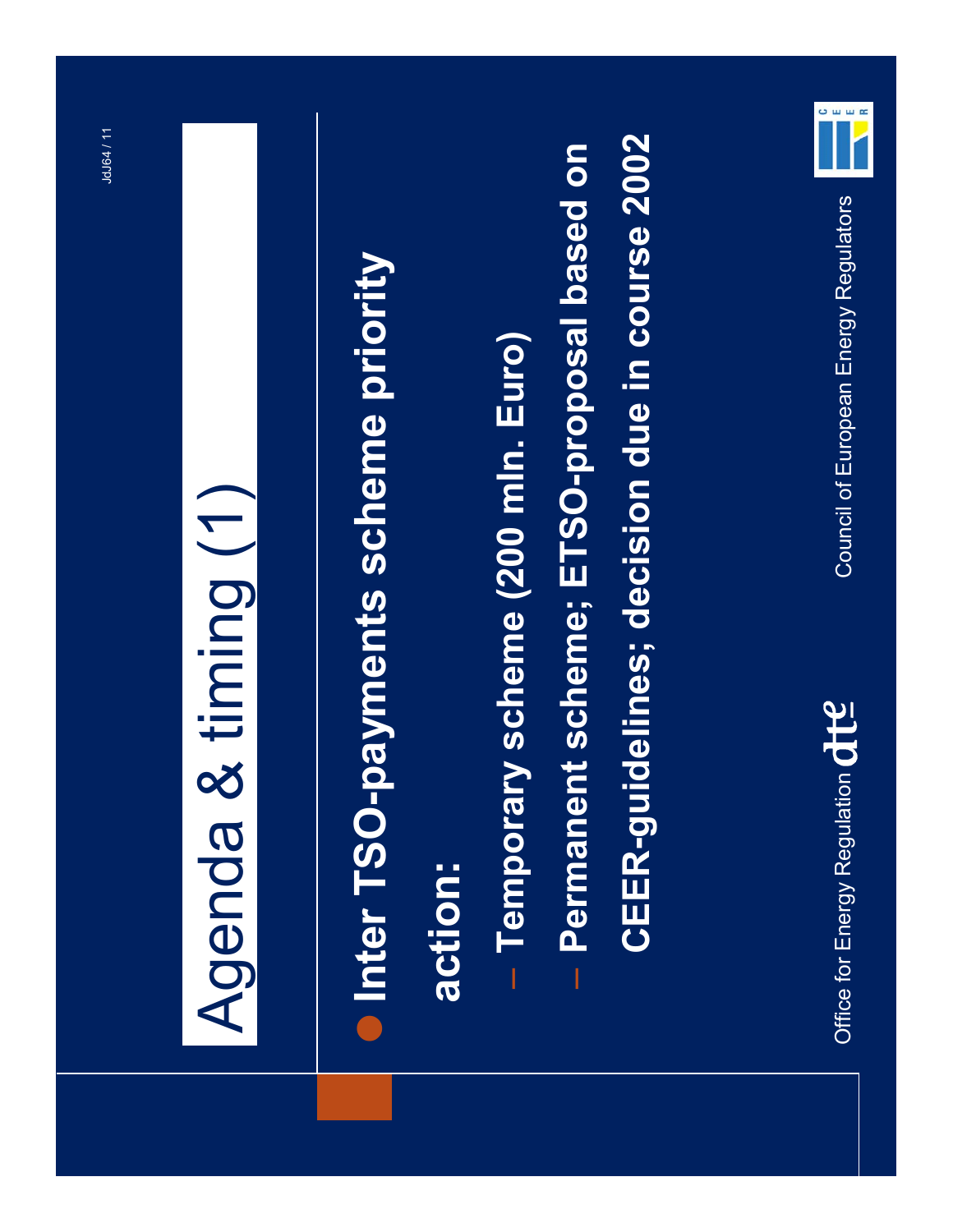## Agenda & timing (2) Agenda & timing (2)

## **Congestion management Congestion management**

- ñ **Concrete and specific criteria for explicit**  Concrete and specific criteria for explicit
- auctioning; agreed Florence VI **auctioning; agreed Florence VI**
- ñ **ETSO implementations, coˆrdinated auctioning**  ETSO implementations, coördinated auctioning
- process **process**
- ñ **Power exchanges have role in structural**  Power exchanges have role in structural

#### solutions **solutions**

Council of European Energy Regulators Council of European Energy Regulators **Continue dialogue CEER / ETSO**<br>Office for Energy Regulation  $\det G$ ñ **Continue dialogue CEER / ETSO**Office for Energy Regulation

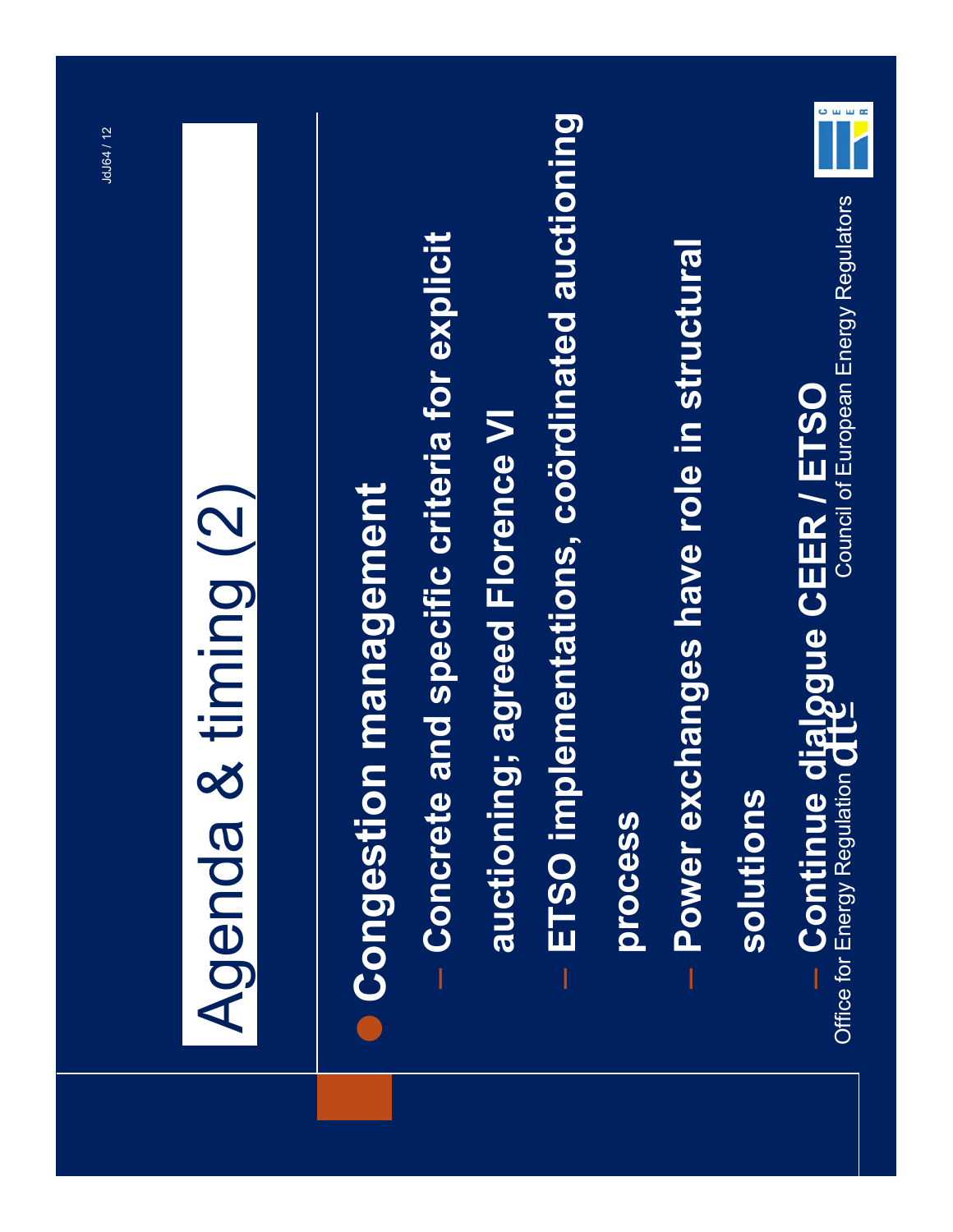## Agenda & timing (3) Agenda & timing (3)

- **Harmonisation Tariff systems Harmonisation Tariff systems**
- G/L split priority area ñ **G/L split priority area**
- Continue dialogue CEER / ETSO / Eurelectric ñ **Continue dialogue CEER / ETSO / Eurelectric**
- New CBT-issues **New CBT-issues**
- Cross border balancing markets ñ **Cross border balancing markets**
- Dynamic capacity markets (peaking power issues) ñ **Dynamic capacity markets (peaking power issues)**

CEER :practical results in consultation with stakeholders **CEER :practical results in consultation with stakeholders** corganizing legal instruments **CEC :organizing legal instrumentsCEC** 



Council of European Energy Regulators Council of European Energy Regulators Office for Energy Regulation **CHE** Office for Energy Regulation